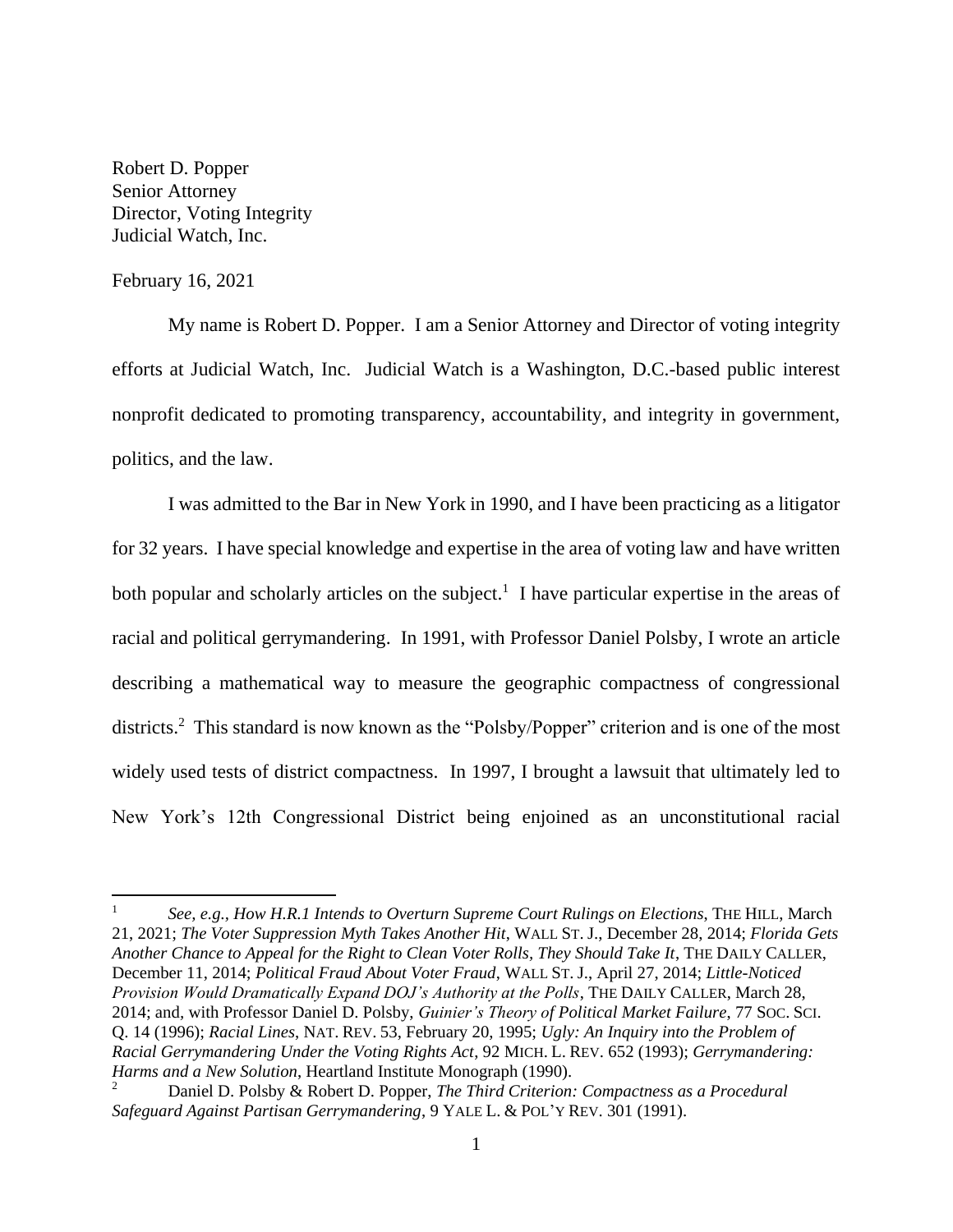gerrymander. 3

In 2005, I joined the Voting Section of the Civil Rights Division of the U.S. Department of Justice, where I worked for eight years. In 2008, I received a Special Commendation Award for my efforts in enforcing Section 7 of the National Voter Registration Act of 1993 ("NVRA"), which requires state offices providing public assistance to offer those receiving it the opportunity to register to vote. That same year, I was promoted to Deputy Chief of the Voting Section. In my time at DOJ, I managed voting rights investigations, litigations, consent decrees, and settlements in dozens of states. I helped to enforce all the statutes the Department is charged with enforcing, including the NVRA, the Help America Vote Act of 2002, the Uniformed and Overseas Citizens Absentee Voting Act of 1986, and the Military and Overseas Voter Empowerment Act of 2009. I managed lawsuits enforcing the Voting Rights Act of 1965, as amended, including the minority language provisions of Section 203; the preclearance provisions of Section 5; the anti-intimidation provisions of Section 11; and both vote denial and vote dilution claims under Section 2.

In 2013, I joined Judicial Watch. In my time there, I have filed voting rights lawsuits in federal and state courts alleging claims under the First, Fourteenth, and Fifteenth Amendments, Section 2 of the Voting Rights Act, the NVRA, and a number of state constitutional provisions. Among other things, I am currently representing plaintiffs pursuing gerrymandering claims in Maryland State court.

In preparation for my testimony, I looked at Florida's proposed congressional districts in maps drawn by the Florida House Redistricting Committee (*see* H000C8011, dated

<sup>3</sup> *Diaz v. Silver*, 978 F. Supp. 96 (E.D.N.Y. 1997) (three-judge court), *aff'd mem.*, 521 U.S. 801 (1997).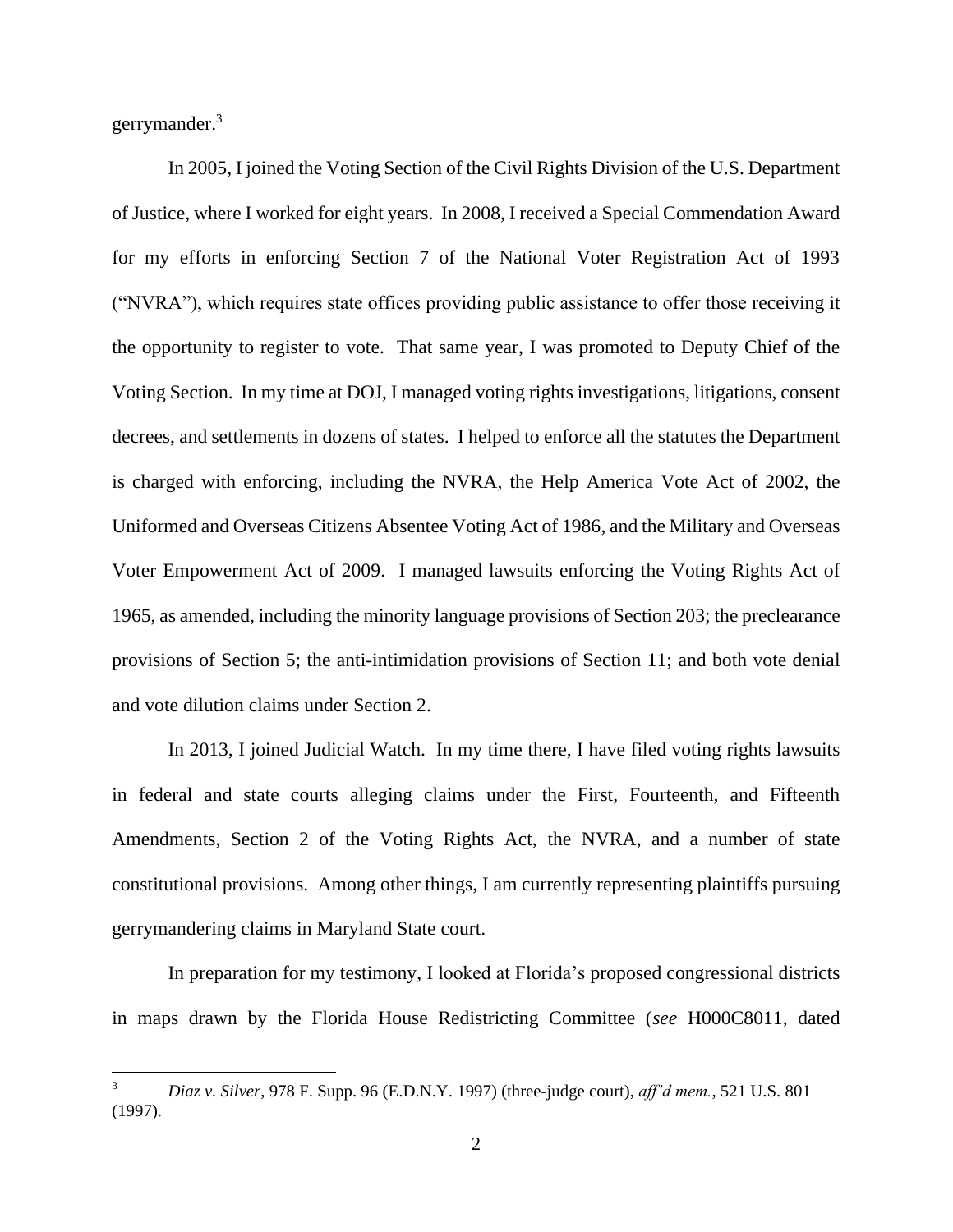2/10/2022; H000C8003, dated 11/29/2021; H000C8001, 11/29/2021, available at https://redistrictingplans.flsenate.gov/). In sum, my testimony is that proposed Congressional District 3 is highly vulnerable to being enjoined in a lawsuit that could be filed in federal court on the basis of principles embodied in the landmark ruling of *Shaw v. Reno*, 509 U.S. 630 (1993) and its progeny.

In *Shaw*, the Supreme Court first held that "redistricting legislation that is so extremely irregular on its face that it rationally can be viewed only as an effort to segregate the races for purposes of voting, without regard for traditional districting principles and without sufficiently compelling justification" states a federal, constitutional claim "under the Equal Protection Clause." 509 U.S. at 642. Two years later in *Miller v. Johnson*, 515 U.S. 900 (1995), the Supreme Court upheld a lower court ruling invalidating a Georgia district on the basis of *Shaw*. The Court explained that "the essence of the equal protection claim recognized in *Shaw* is that the State has used race as a basis for separating voters into districts." 515 U.S. at 911. Assigning voters on that basis "embod[ies] stereotypes that treat individuals as the product of their race, evaluating their thoughts and efforts—their very worth as citizens—according to a criterion barred to the Government by history and the Constitution." *Id*. at 912.

The racial intent behind the district challenged in *Miller* was apparent "when its shape is considered in conjunction with its racial and population densities." *Id*. at 917. Because "[r]ace was … the predominant, overriding factor" in its design, the district could not be "upheld unless it satisfies strict scrutiny, our most rigorous and exacting standard of constitutional review." *Id*. at 920. "To satisfy strict scrutiny, the State must demonstrate that its districting legislation is narrowly tailored to achieve a compelling interest." *Id*. The Court noted in particular that "creating a third majority-black district to satisfy the Justice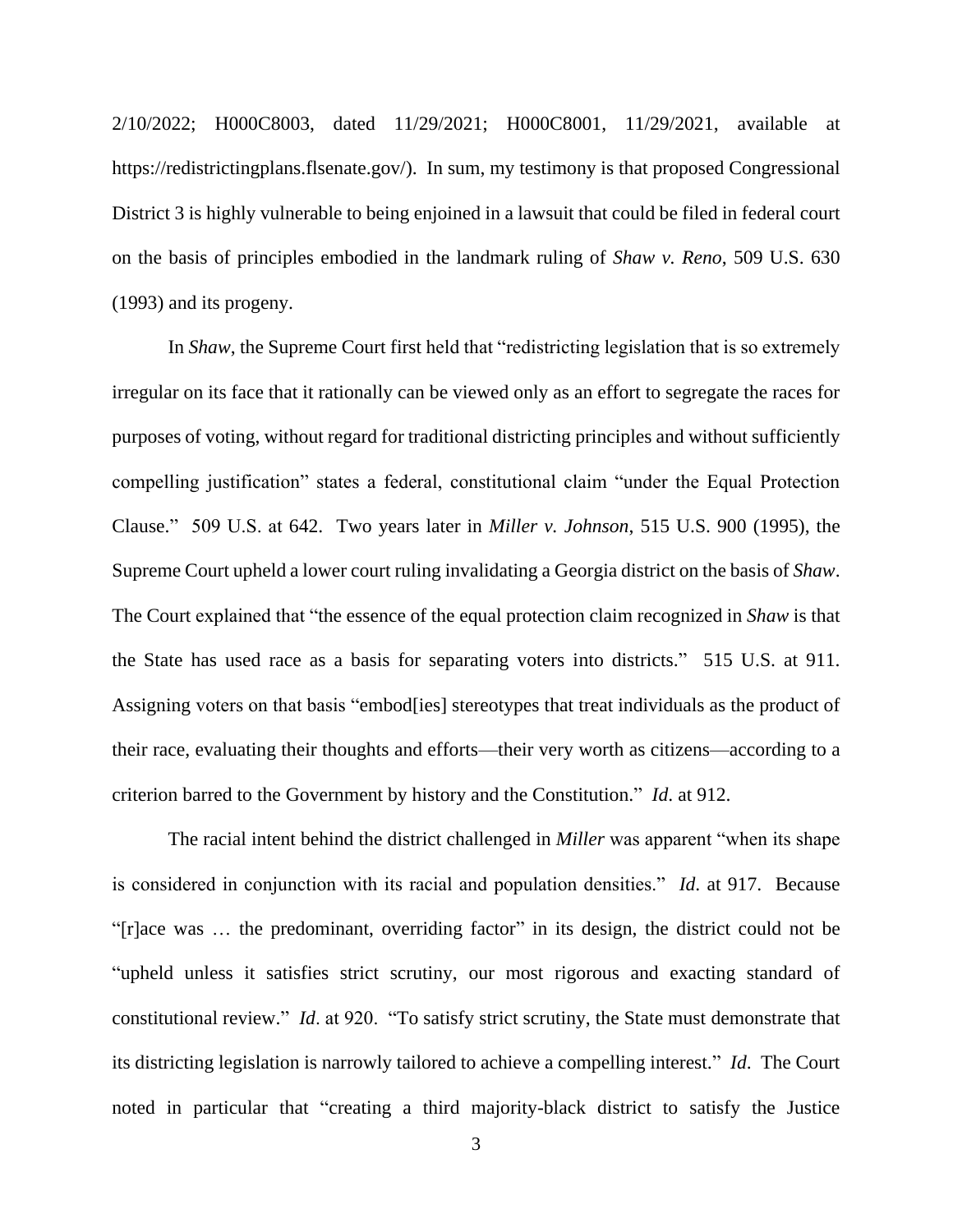Department's preclearance demands" under Section 5 of the Voting Rights Act was not enough under the circumstances to justify the challenged district:

As we suggested in *Shaw*, compliance with federal antidiscrimination laws cannot justify race-based districting where the challenged district was not reasonably necessary under a constitutional reading and application of those laws. … The congressional plan challenged here was not required by the Voting Rights Act under a correct reading of the statute.

*Id*. at 921.

More recently, in *Bethune-Hill v. Va. State Bd. of Elections*, 137 S. Ct. 788, 797-98 (2017), the Court made clear that a plaintiff challenging a district under *Shaw* was *not* required to "establish, as a prerequisite to showing racial predominance, an actual conflict between the enacted plan and traditional redistricting principles." The Court recognized that "the 'constitutional violation' in racial gerrymandering cases stems from the 'racial purpose of state action, not its stark manifestation.'" *Id*. at 798 (citation omitted). *Bethune-Hill* is also noteworthy in that the Court, under a deferential review for "clear error," did not overturn the district court's finding that a district with 55% BVAP was necessary to avoid liability under Section 5 of the Voting Rights Act. But the Court in another case summarized *Bethune-Hill's* findings as follows:

[W]here we have accepted a State's "good reasons" for using race in drawing district lines, the State made *a strong showing of a pre-enactment analysis with justifiable conclusions*. In *Bethune-Hill*, the State established that the primary mapdrawer "discussed the district with incumbents from other majorityminority districts[,] … considered turnout rates, the results of the recent contested primary and general elections," and the district's large prison population. … The State established that it had performed a "functional analysis," and acted to achieve an "informed bipartisan consensus."

*Abbott v. Perez*, 138 S. Ct. 2305, 2335 (2018) (emphasis added). Significantly, the Court in *Abbott* rejected a proposed justification for a race-based district where the State of Texas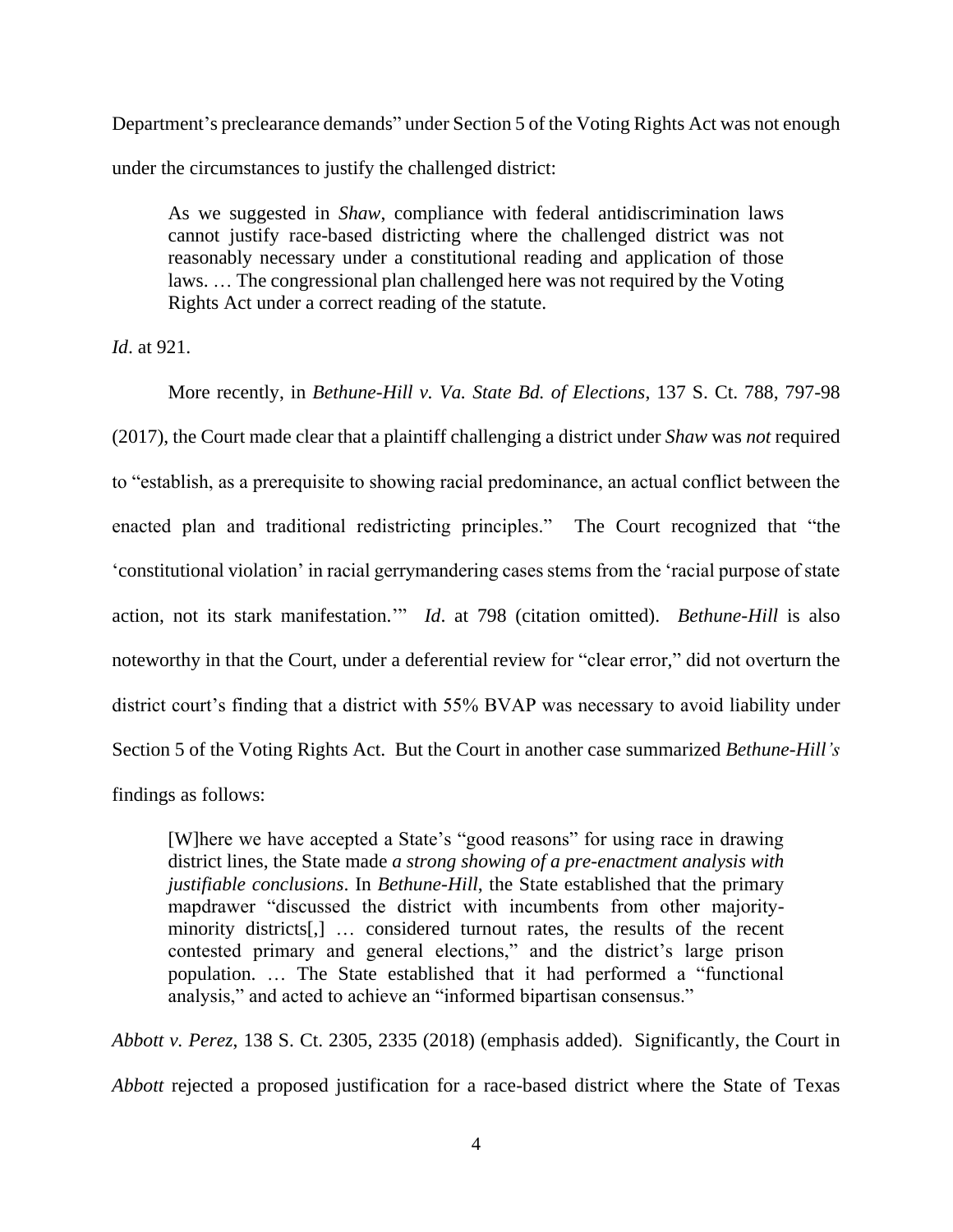argued that it was necessary to comply with Section 2 of the Voting Rights Act, but had not made the required strong showing. *Id*. at 2334. Similarly, in *Cooper v. Harris*, 137 S. Ct. 1455, 1470 (2017), the Court rejected a claim that a race-based district was necessary to comply with Section 2 when the State of North Carolina could not show the preconditions required to make such a claim.

Turning to Congressional District 3 in the proposed plan, I believe it will be vulnerable to a serious—and probably a winning—*Shaw*-type claim under the Fourteenth Amendment. I understand that there will be little dispute that the district was drawn with its racial characteristics as the predominant consideration. I also understand that the shape of the district will be well-explained by the effort to include African-American populations around Tallahassee and Jacksonville. Moreover, the district clearly violates traditional districting criteria. Its Popper-Polsby score is 10%, and its Reock score is 11%. These are very low compactness scores for any U.S. congressional district, and in both cases these are the lowest compactness scores in the State of Florida. 4

I also believe that the defenders of District 3 will be unable to justify the district so as to satisfy their burden of strict scrutiny. To begin with, I am unaware of the existence of any sort of "a strong showing of a pre-enactment analysis with justifiable conclusions." *Abbott*, 138 S. Ct. at 2335. But further, even if the race-based character of the districts could be justified under federal or Florida law, the district's noncompactness will compel the legal conclusion that it is not "narrowly tailored" to achieve its goals, as it must be to satisfy strict

District 3 also has the third worst Area/Convex Hull score in the State. However, I do not consider the Area/Convex Hull test to be a reliable compactness measure. There are too many district indentations and distortions it simply cannot "see." Accordingly, it is too forgiving.